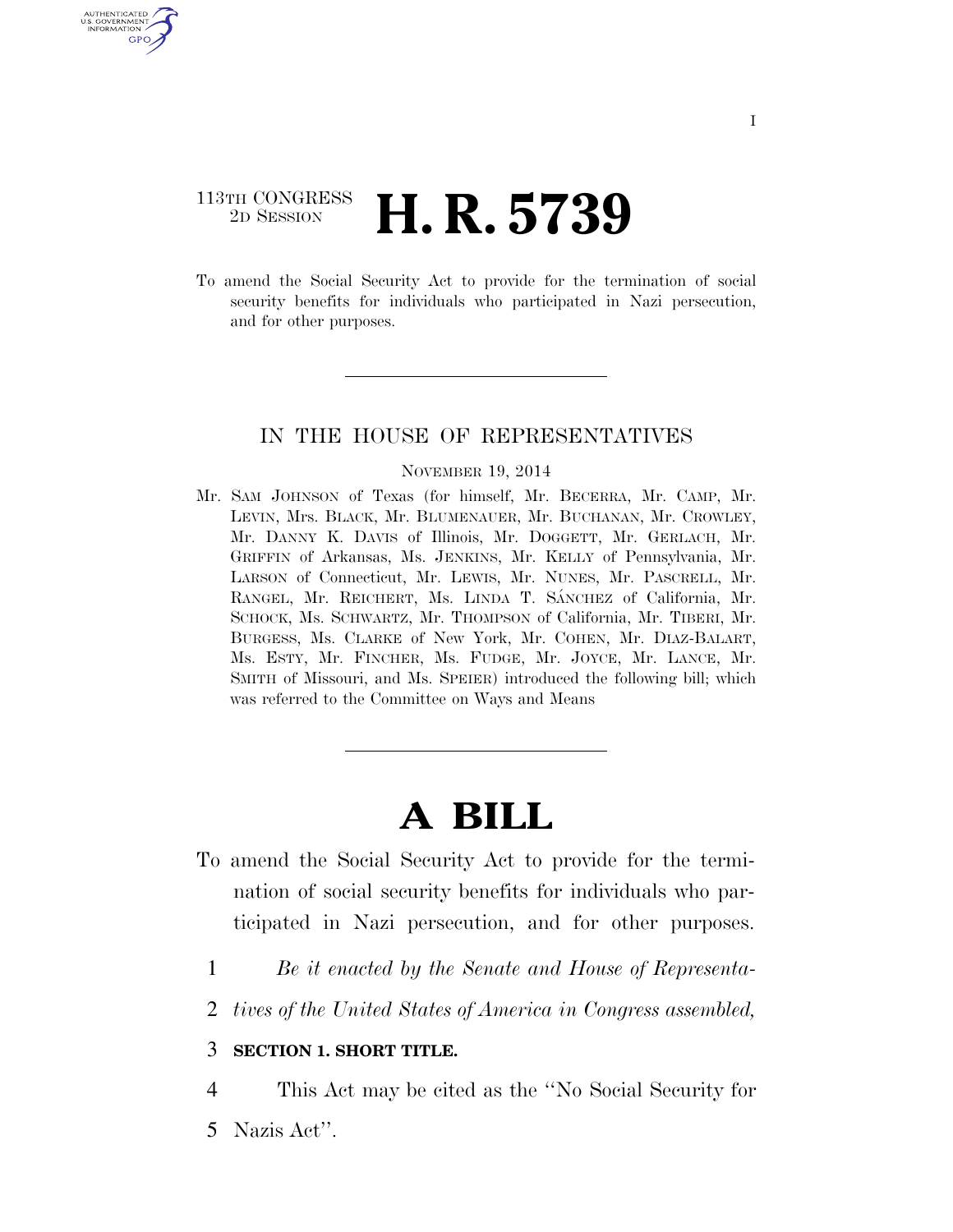# **SEC. 2. FINDINGS.**

Congress finds the following:

 (1) Congress enacted social security legislation to provide earned benefits for workers and their families, should they retire, become disabled, or die. (2) Congress never intended for participants in Nazi persecution to be allowed to enter the United States or to reap the benefits of United States resi- dency or citizenship, including participation in the Nation's Social Security program.

# **SEC. 3. TERMINATION OF BENEFITS.**

12 (a) IN GENERAL.—Section  $202(n)(3)$  of the Social 13 Security Act  $(42 \text{ U.S.C. } 402(n)(3))$  is amended to read as follows:

 ''(3) For purposes of paragraphs (1) and (2) of this subsection—

 $\mathcal{L}(\mathbf{A})$  an individual against whom a final order of removal has been issued under section  $237(a)(4)(D)$  of the Immigration and Nationality Act on grounds of participation in Nazi persecution 21 shall be considered to have been removed under such section as of the date on which such order became final;

•**HR 5739 IH** 24 "(B) an individual with respect to whom an order admitting the individual to citizenship has been revoked and set aside under section 340 of the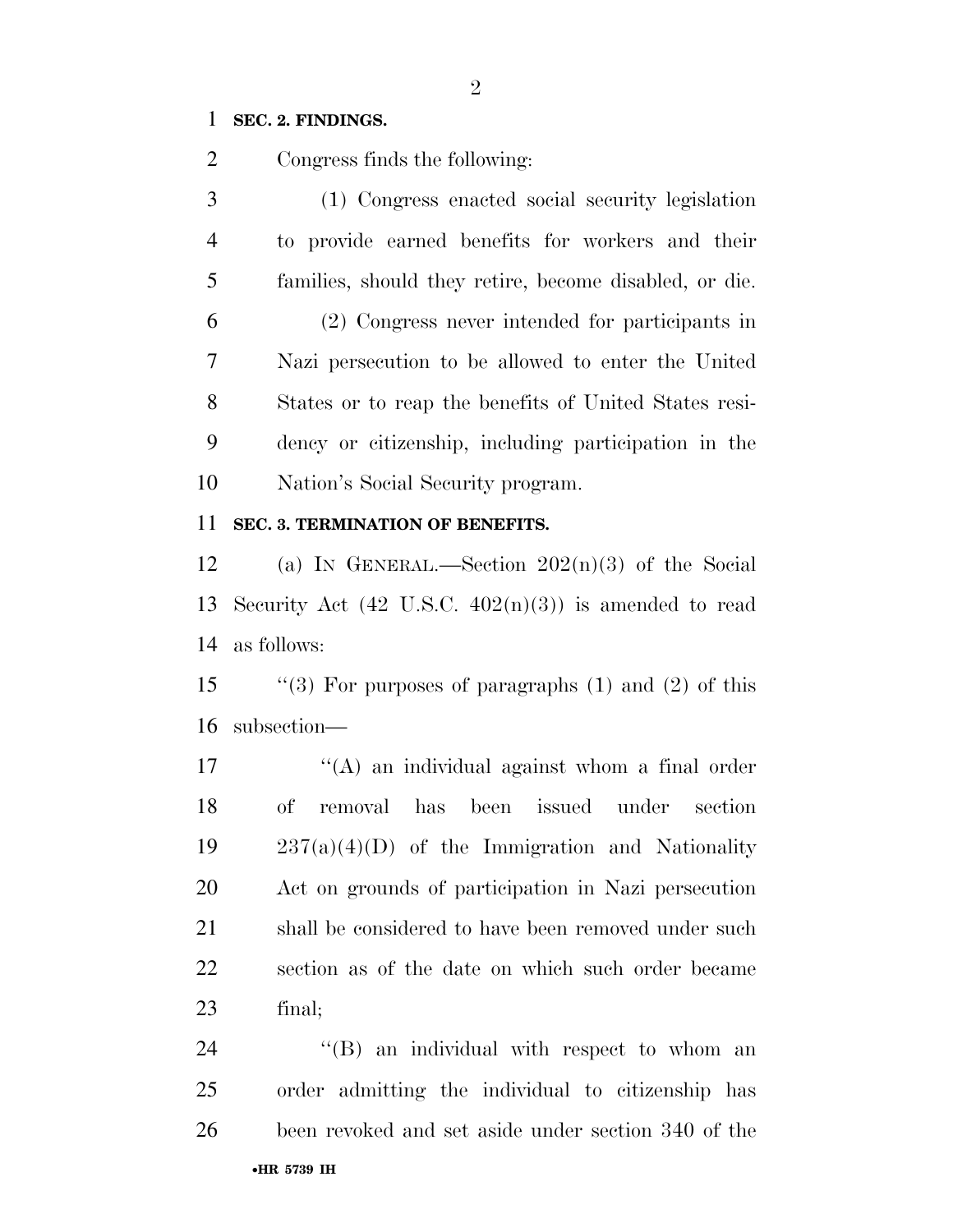which the revocation and setting aside is based on 3 conduct described in section  $212(a)(3)(E)(i)$  of such Act (relating to participation in Nazi persecution), concealment of a material fact about such conduct, or willful misrepresentation about such conduct shall be considered to have been removed as described in paragraph (1) as of the date of such revocation and setting aside; and

  $\text{``(C)}$  an individual who pursuant to a settle- ment agreement with the Attorney General has ad- mitted to conduct described in section  $13 \qquad 212(a)(3)(E)(i)$  of the Immigration and Nationality Act (relating to participation in Nazi persecution) and who pursuant to such settlement agreement has lost status as a national of the United States by a renunciation under section 349(a)(5) of the Immi- gration and Nationality Act shall be considered to have been removed as described in paragraph (1) as of the date of such renunciation.''.

 (b) OTHER BENEFITS.—Section 202(n) of such Act 22 (42 U.S.C.  $402(n)$ ) is amended by adding at the end the following: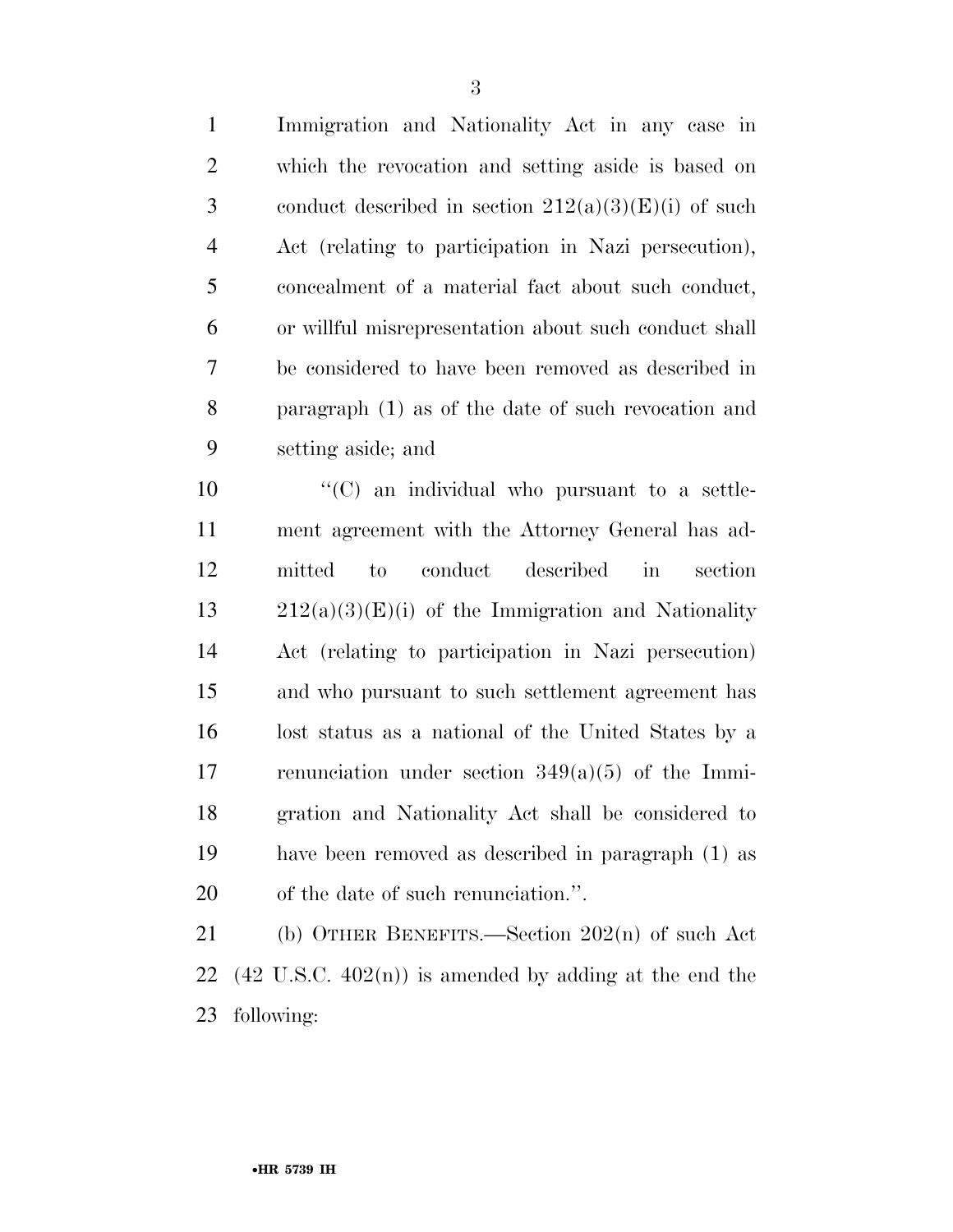1 ''(4) In the case of any individual described in para- graph (3) whose monthly benefits are terminated under paragraph (1)—

 ''(A) no benefits otherwise available under sec- tion 202 based on the wages and self-employment income of any other individual shall be paid to such individual for any month after such termination; and 8 "(B) no supplemental security income benefits under title XVI shall be paid to such individual for any such month, including supplementary payments pursuant to an agreement for Federal administra- tion under section 1616(a) and payments pursuant to an agreement entered into under section 212(b) of Public Law 93–66''.

# **SEC. 4. NOTIFICATIONS.**

16 Section  $202(n)(2)$  of the Social Security Act  $(42)$ 17 U.S.C.  $402(n)(2)$  is amended to read as follows:

 $\frac{12}{(2)}$  The case of the removal of any indi- vidual under any of the paragraphs of section 237(a) of the Immigration and Nationality Act (other than 21 under paragraph  $(1)(C)$  of such section) or under 22 section  $212(a)(6)(A)$  of such Act, the revocation and setting aside of citizenship of any individual under section 340 of the Immigration and Nationality Act in any case in which the revocation and setting aside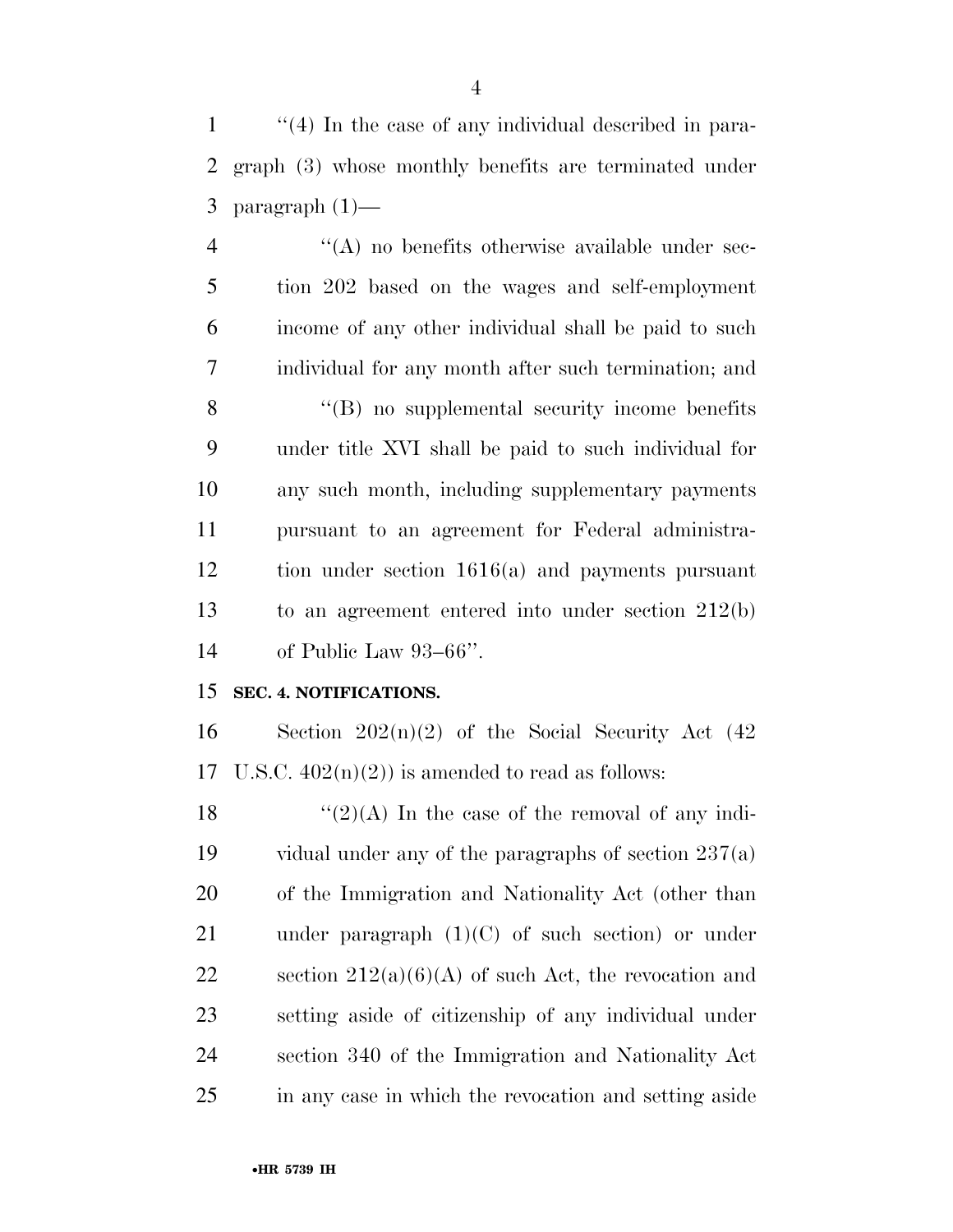| $\mathbf{1}$   | $\mathop{\mathrm{conduct}}$<br>described<br>section<br>is<br>based<br>$\operatorname{in}$<br><b>on</b> |
|----------------|--------------------------------------------------------------------------------------------------------|
| $\overline{2}$ | $212(a)(3)(E)(i)$ of such Act (relating to participation                                               |
| 3              | in Nazi persecution), or the renunciation of nation-                                                   |
| $\overline{4}$ | ality by any individual under section $349(a)(5)$ of                                                   |
| 5              | such Act pursuant to a settlement agreement with                                                       |
| 6              | the Attorney General where the individual has ad-                                                      |
| 7              | described<br>conduct<br>$\operatorname{in}$<br>section<br>mitted<br>to                                 |
| 8              | $212(a)(3)(E)(i)$ of the Immigration and Nationality                                                   |
| 9              | Act (relating to participation in Nazi persecution)                                                    |
| 10             | occurring after the date of the enactment of the No                                                    |
| 11             | Social Security for Nazis Act, the Attorney General                                                    |
| 12             | or the Secretary of Homeland Security shall notify                                                     |
| 13             | the Commissioner of Social Security of such re-                                                        |
| 14             | moval, revocation and setting aside, or renunciation                                                   |
| 15             | of nationality not later than 7 days after such re-                                                    |
| 16             | moval, revocation and setting aside, or renunciation                                                   |
| 17             | of nationality (or, in the case of any such removal,                                                   |
| 18             | revocation and setting aside, of renunciation of na-                                                   |
| 19             | tionality that has occurred prior to the date of the                                                   |
| <b>20</b>      | enactment of the No Social Security for Nazis Act,                                                     |
| 21             | not later than 7 days after such date of enactment).                                                   |
| 22             | " $(B)(i)$ Not later than 30 days after the enact-                                                     |
| 23             | ment of the No Social Security for Nazis Act, the                                                      |
| 24             | Attorney General shall certify to the Committee on                                                     |
| 25             | Ways and Means of the House of Representatives                                                         |